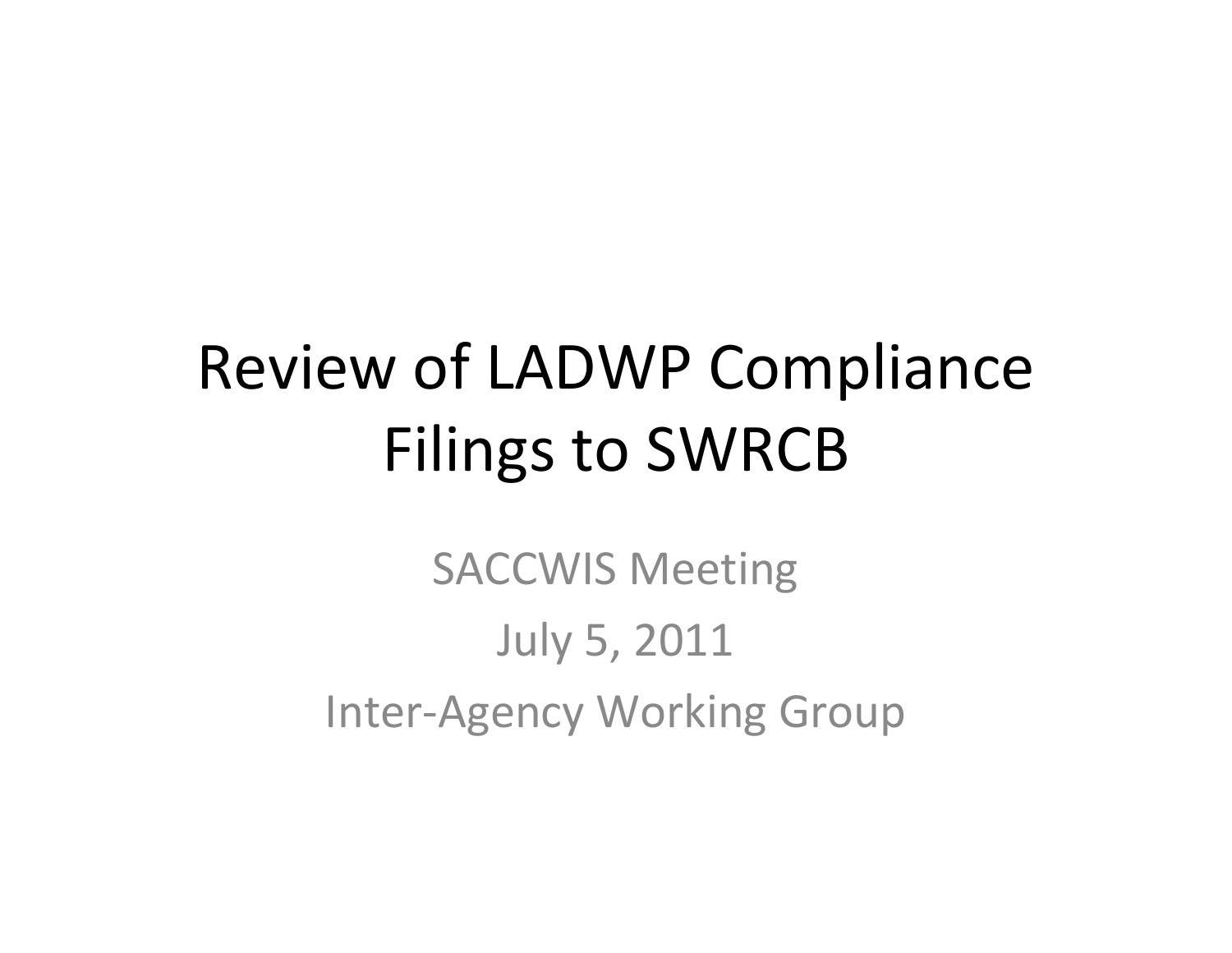#### LADWP's Proposed Schedule

| <b>Facility</b> | <b>Existing Units</b>  |                         | <b>Adopted</b>                | <b>LADWP</b>                       | <b>Replacement</b>      |
|-----------------|------------------------|-------------------------|-------------------------------|------------------------------------|-------------------------|
|                 | <b>Unit</b>            | <b>Capacity</b><br>(MW) | <b>OTC</b><br><b>Schedule</b> | <b>Proposed</b><br><b>Schedule</b> | <b>Capacity</b><br>(MW) |
| Haynes          | Units 5 & 6            | 535                     | 2019                          | 2013                               | 600                     |
|                 | <b>Units 1 &amp; 2</b> | 444                     | 2019                          | 2027                               | 444                     |
|                 | Unit 8                 | 250                     | 2019                          | 2035                               | 250                     |
| Harbor          | Unit 5                 | 65                      | 2015                          | 2031                               | 65                      |
| Scattergood     | Unit 3                 | 450                     | 2020                          | 2015                               | 509-574                 |
|                 | <b>Units 1 &amp; 2</b> | 367                     | 2020                          | 2024                               | 367                     |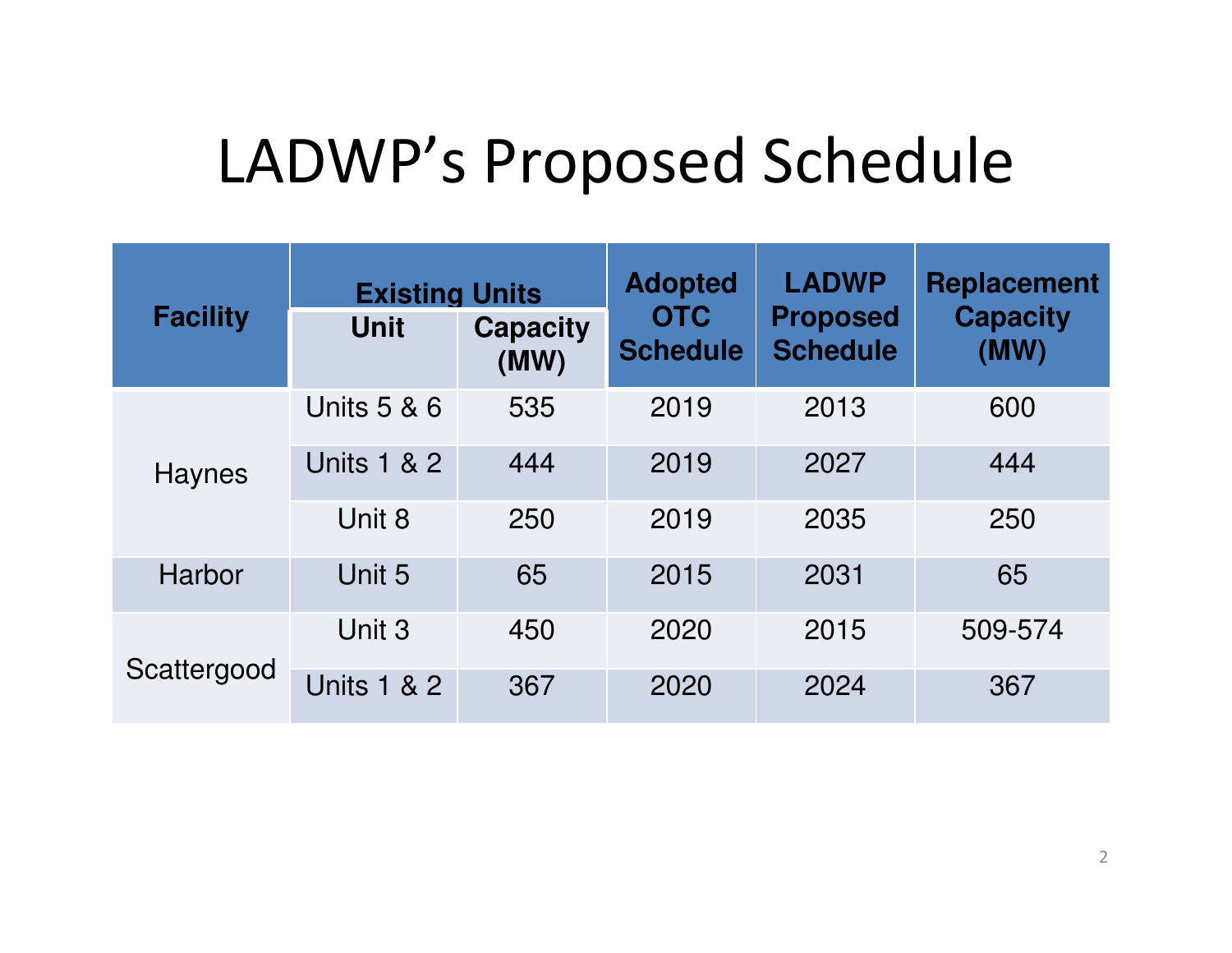#### **OTC Process**

- October 1, 2010 OTC policy effective
- November 1 SWRCB issues compliance plan instructions to generators
- February 2011 LADWP submits its reliability study
- April  $1$  generators submit compliance plans
- April 8 SACCWIS formation meeting
- May June LADWP discussions with SACCWIS members
- July 5 SACCWIS meeting to address schedule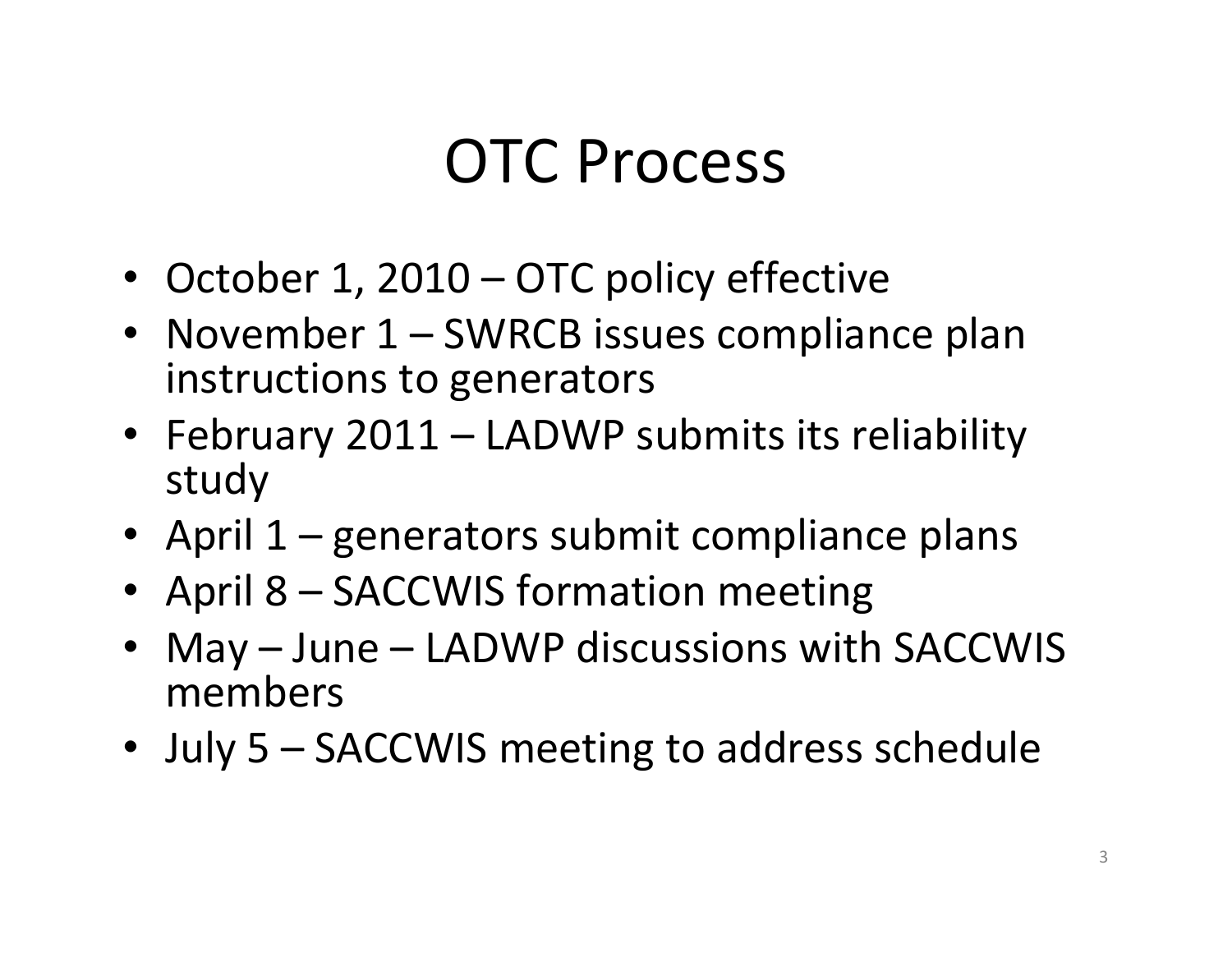# **State Energy Policy**

- SB 1368 (2006) restricts construction or contracting for coal power generation
- California Clean Energy Future (Sept 2010) establishes joint energy policy, encompassing resource preferences and maintenance of reliability
- ARB AB32 Scoping Plan has some similar goals
- Governor Brown Jobs/Energy Plan accentuates distributed renewables
- SB1X-2 (2011) codifies 33% renewables by 2020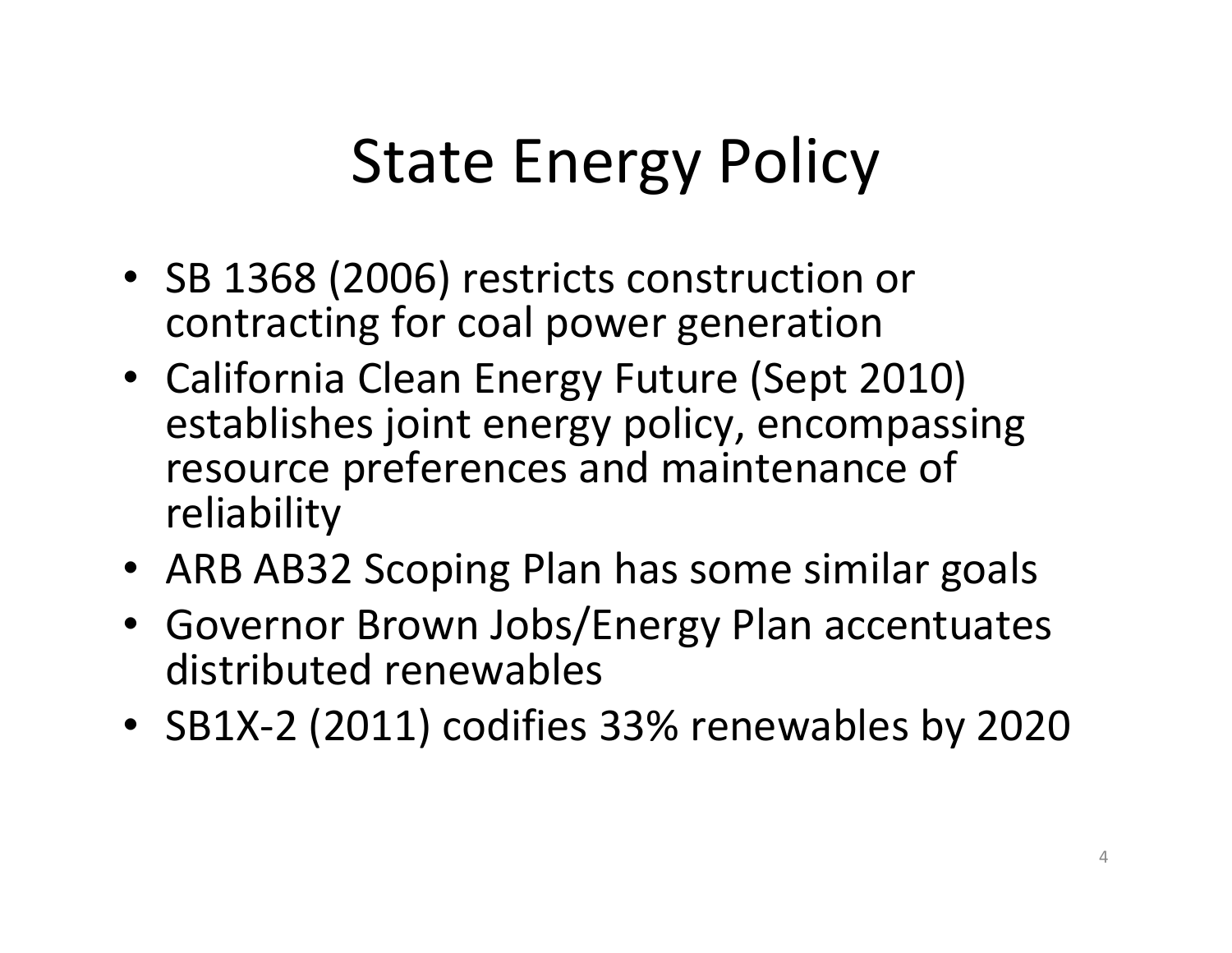## **LADWP Implementation Plan**

- Accelerated repowering for Harbor 5-6 and and a Scattergood unit are already required by **SCAQMD**
- Coal power backout and renewable development are being pursued
- Repowering schedule for other LADWP units are substantially delayed
- "Rate shock" seems to be a substantial constraint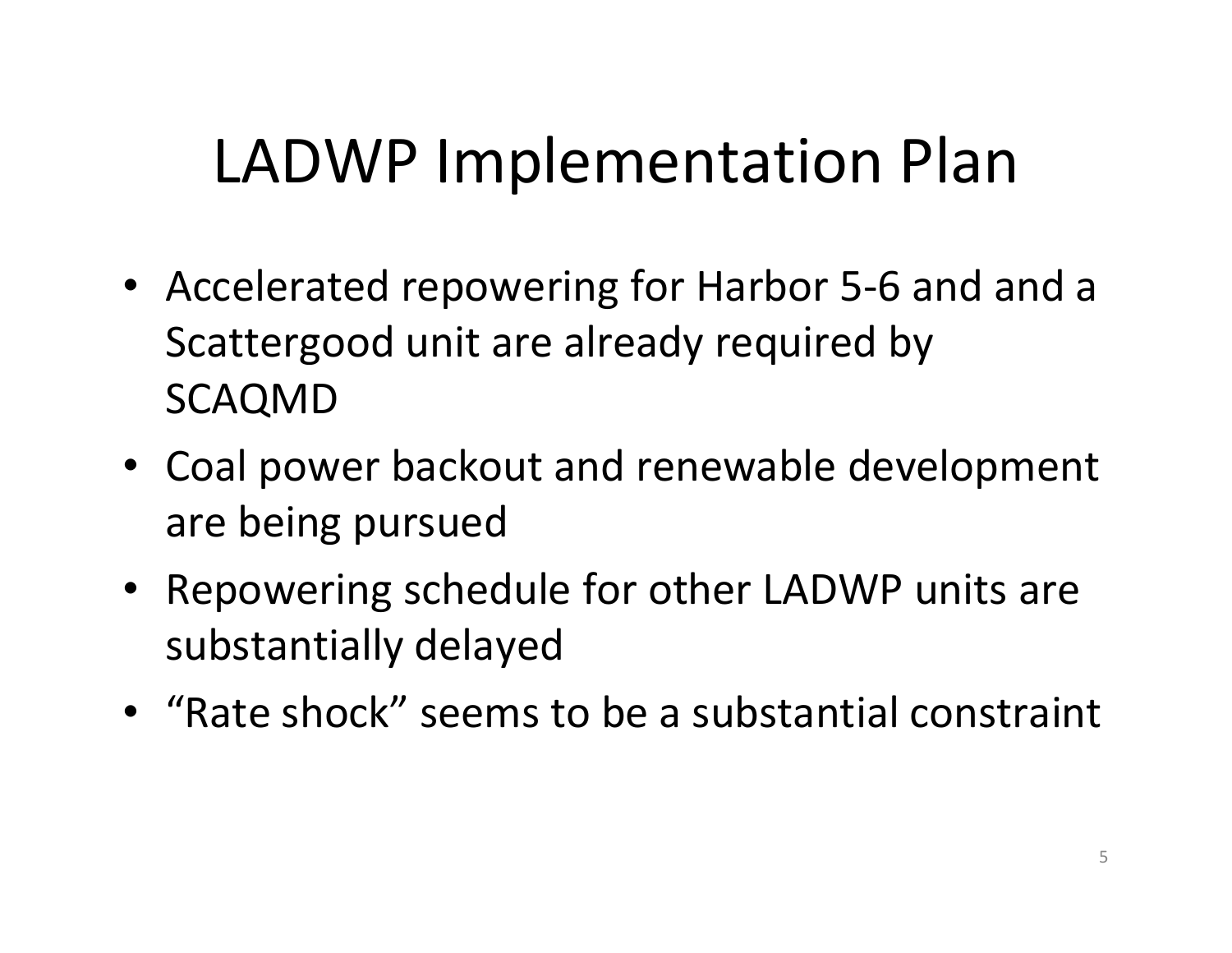# **Analysis of LADWP Plan**

- IAWG has relied upon a CEC staff summary of detailed discussions with LADWP
- Local reliability considerations justify retaining some utility capacity, or its equivalent, at Haynes, Harbor and Scattergood
- Staged repowering of selected units at existing plant sites is likely to be necessary
- Transmission as a substitute is not explored
- The role of energy efficiency, DG and CHP are not documented in LADWP's Plan